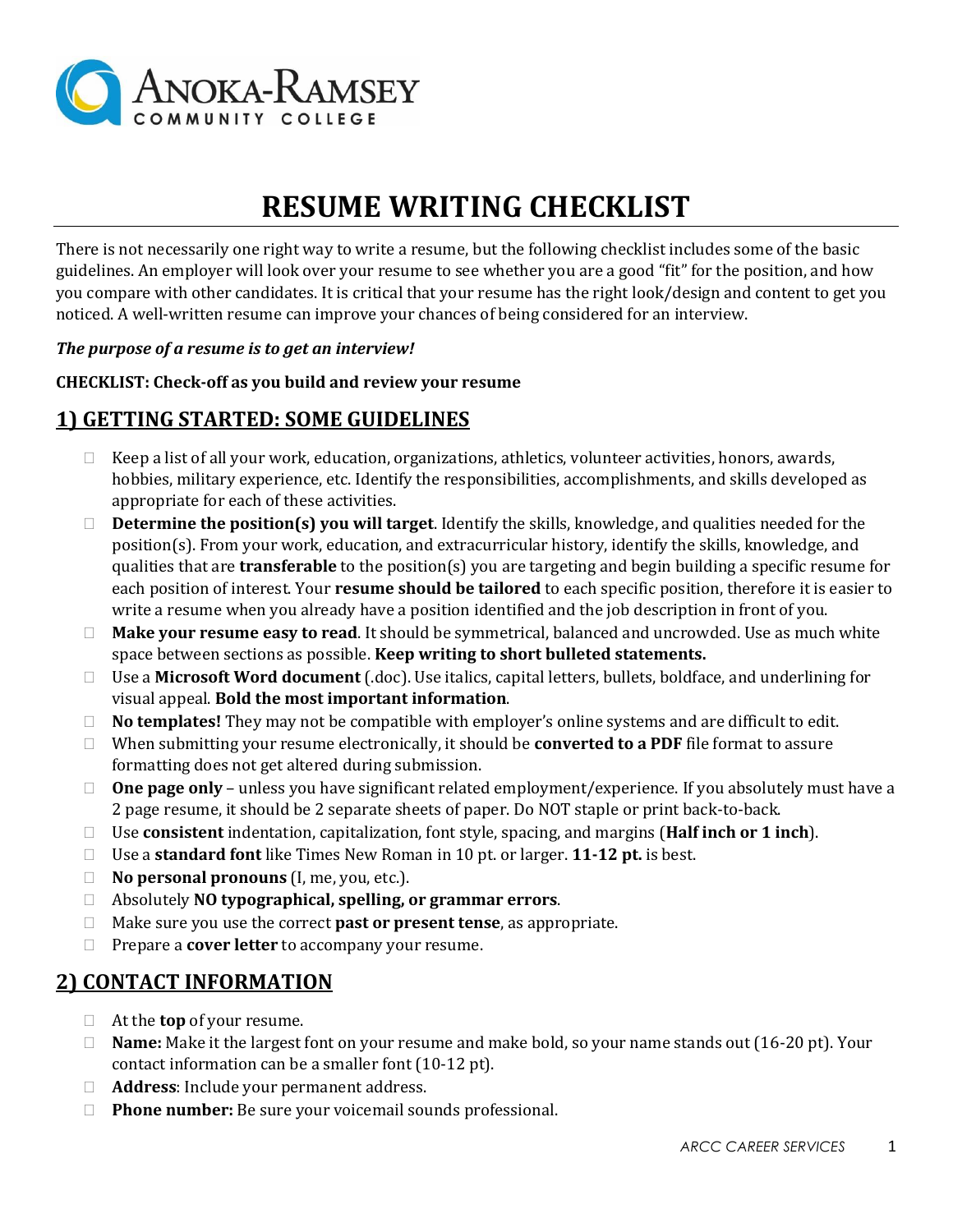**Email address:** Avoid using "cute" or inappropriate email usernames. Make sure you check your email.

## **Anita Golden**

1 Mississippi Blvd • Coon Rapids, MN 55433 • 763-433-0000 • anitagolden@gmail.com

## **3) OBJECTIVE OR SUMMARY (OPTIONAL)**

- $\Box$  Keep your objective short and concise. It should match the position you're applying for.
- $\Box$  Do not include an objective if you are: A) unsure of position employer has available; B) employer has more than one position for which you would like to be considered; or C) you have limited space.
- $\Box$  A Summary should be 3-5 bullets explaining why you are the best qualified candidate for the position (include top skills, summary of background/experience within the industry, and job-specific keywords.)
- $\Box$  Remember to eliminate personal pronouns such as "I" and "my".
- $\Box$  Neither are required, but think about if either section would fit within the scope of your overall resume.

### **OBJECTIVE**

To obtain a position as a Store Manager where there is a need for strong employee leadership

#### **SUMMARY OF QUALIFICATIONS**

- Over four years of experience in management and supervision
- Highly effective in promoting a positive, productive environment
- Strong interpersonal and communication skills
- Ability to remain calm and work well under demanding conditions
- Proven record of innovative and effective staff development

## **4) EDUCATION**

- $\Box$  Include degree, current/intended major and expected graduation date.
- □ List degree first. You can include your major on same line to save space.
- $\Box$  Include college name with city and state. Can abbreviate college name in parenthesis if used again throughout resume.
- $\Box$  Optional components: GPA if above a 3.0, academic honors (such as Phi Theta Kappa, semesters on the Dean's List), previous colleges attended, related coursework (for those with little working experience, this can be valuable so long as it is highly related to the field you are pursing), working 20 or more hours while attending college full-time, national accreditations, etc.
- $\Box$  Omit high school information unless it's something exceptional.

#### **EDUCATION**

**e**

#### **Associate in Science Degree, Business** Expected May 2017

Anoka-Ramsey Community College (ARCC), Coon Rapids, MN

 $\bullet$  GPA: 3.5

## **5) EMPLOYMENT OR EXPERIENCE**

- $\Box$  Use "Experience" as a heading if you're including relevant unpaid position(s).
- $\Box$  Employers want a reverse chronological (most recent first) list of jobs held with dates of employment.
- □ List position title first, followed by name of employer/organization, location (city and state) and dates.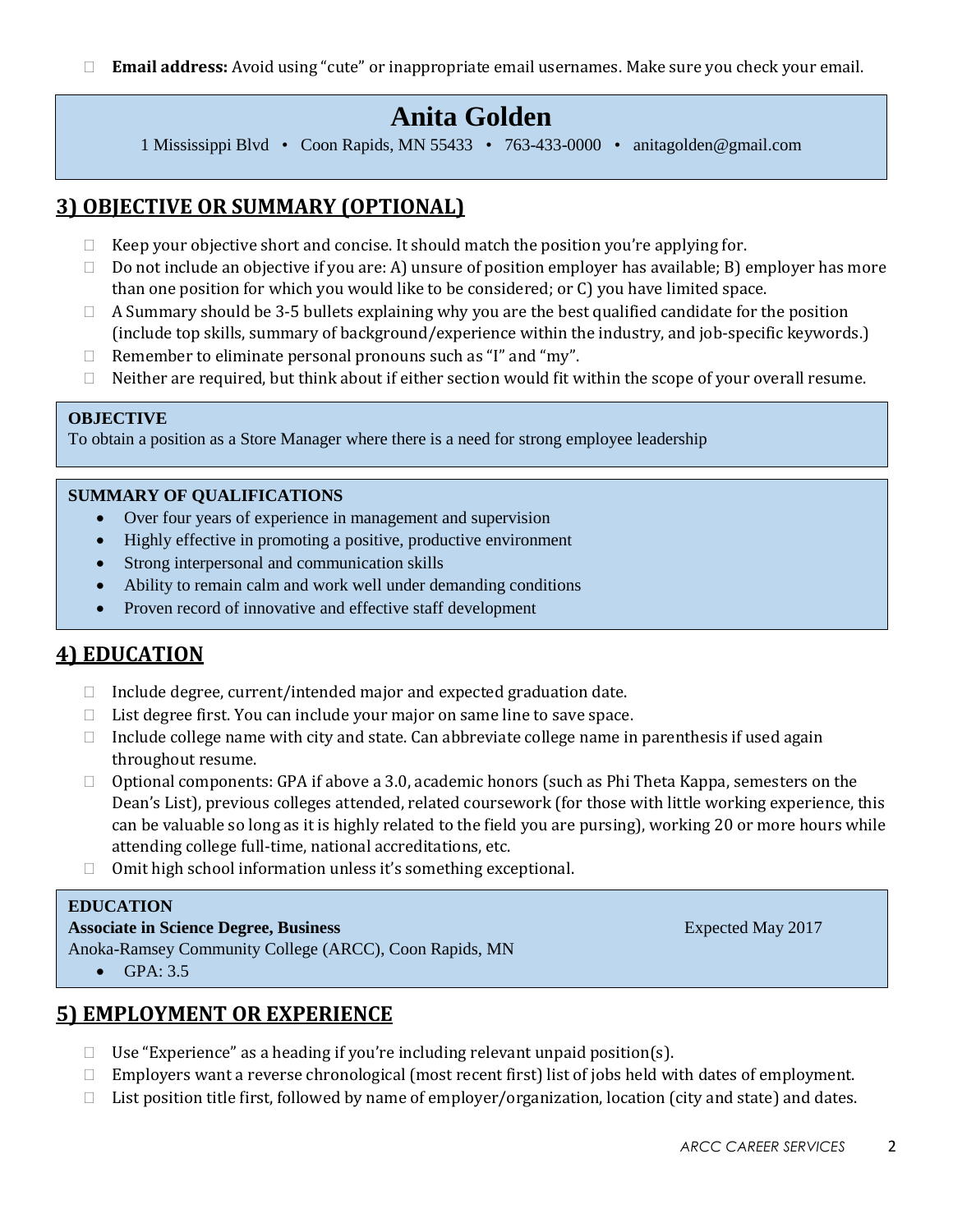- $\Box$  Use bullets to list key skills, responsibilities and results. The more relevant the position or key skills used/demonstrated, the more bullet statements.
- $\Box$  Use the same skill words as those used in job posting.
- $\Box$  Give details. Employers want to know exactly what you did and what you accomplished.
- $\Box$  Check to make sure statements are in correct tense. Present tense if currently performing task, past tense if no longer performing task or in the position.
- $\Box$  List job responsibilities/duties using bullet points instead of writing them in paragraph form.
- $\Box$  Use strong action verbs to describe your work experience.
- **Bullet point formula: Action Verb + Skill + Task/Example/Experience/Result/Accomplishment**
- $\Box$  Include numbers to quantify experience where possible. For example, # of employees supervised, \$ amount of budget managed, # of workshops taught or projects coordinated, \$ amount saved by your ingenuity.

### **EMPLOYMENT**

**Shift Manager**, Cub Foods, Blaine, MN May 2014 – Present

- Provide excellent store leadership while managing store functions and supervising 25 employees
- Record inventory, order and stock merchandise to maintain a clean and well-stocked department
- Greet and assist customers with excellent communication skills and attentive service
- Manage cash flow operations; operate cash register and balance cash at close-of-business

**Server**, Applebee's, Coon Rapids, MN Aug 2010 – May 2014

- Trained approximately 10 new staff in company standards and procedures
- Developed strong interpersonal communication skills providing quality service to thousands of customers
- Executed accurate and efficient cash transactions in a fast paced work environment

## **6) ACTIVITIES AND ACHIEVEMENTS**

- $\Box$  Employers want examples of initiative, leadership, teamwork and other job related skills.
- $\Box$  Demonstrate this by including involvement in extra-curricular activities and other achievements.

| <b>ACTIVITIES AND ACHIEVEMENTS</b>                                                                  |                        |
|-----------------------------------------------------------------------------------------------------|------------------------|
| <b>Athlete, Softball Team, ARCC</b>                                                                 | March $2016 -$ Present |
| Member, Phi Theta Kappa International Honor Society, ARCC                                           | Sept $2015$ – Present  |
| Vice President, Student Senate, ARCC                                                                | Aug $2015$ – Present   |
| • Chaired Events Committee – led a team to coordinate 15 campus events for 100+ students            |                        |
| Volunteered 50 hours of Community Service throughout the year to various organizations<br>$\bullet$ |                        |
| Dean's List, ARCC                                                                                   | Fall 2015, Spring 2016 |

## **7) OTHER RESUME HEADINGS:**

The headings chosen for this guide are "standard" headings, but others may be used as appropriate for the experiences you wish to highlight. Below are a number of other possible heading options:

Professional Development Related Experience Clinical Experience Technical Skills Teaching Skills Certifications Licensures

Academic Projects and Skills Related Skills Honors and Awards Study Abroad Experience Extra-Curricular Activities Professional Affiliations Volunteer Activities

Research Publications Community Service Leadership Activities Languages Computer Skills Conferences and Workshops